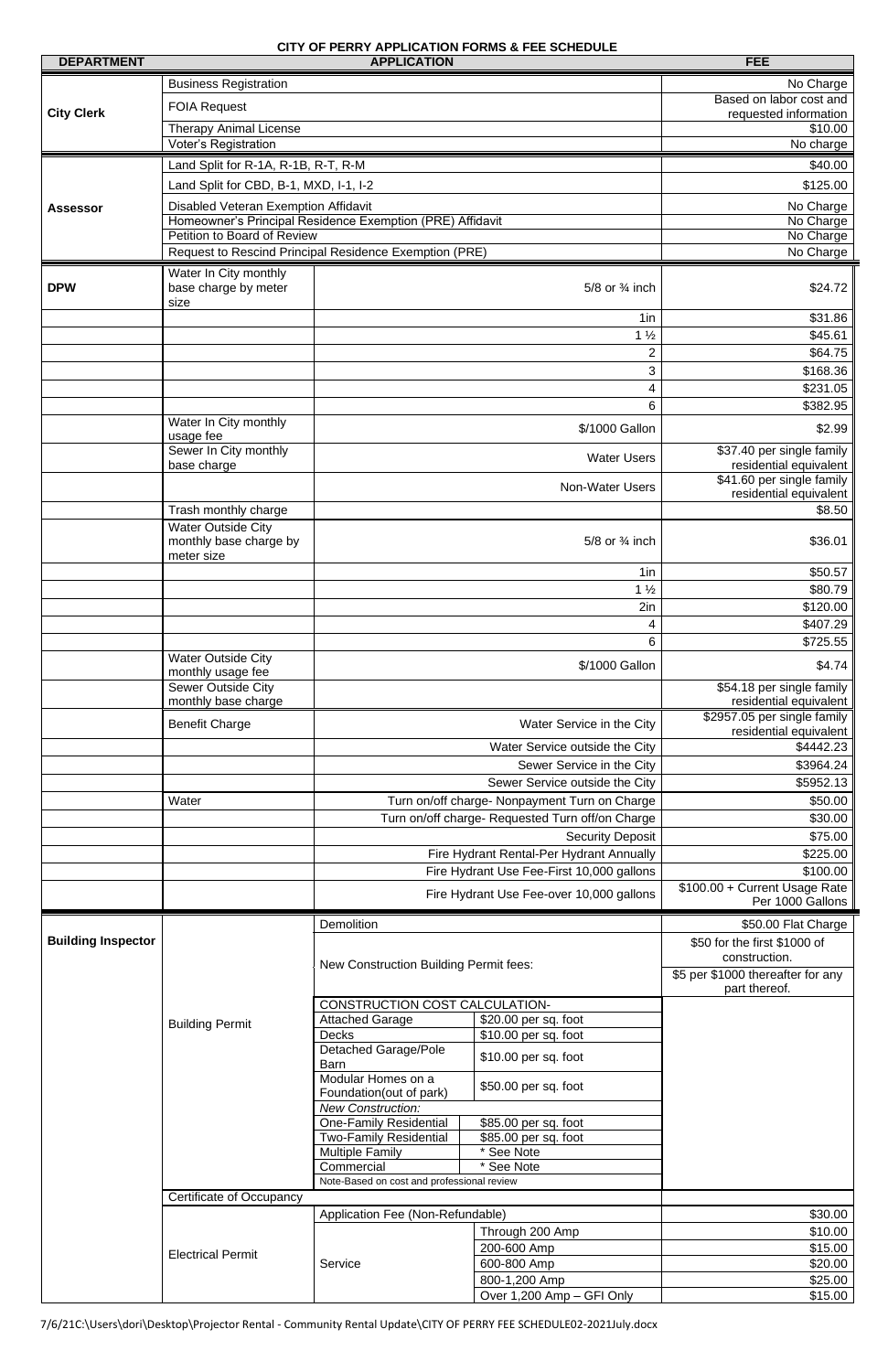|                           |                          |                                                                                                                                                    |                              | \$5.00      |
|---------------------------|--------------------------|----------------------------------------------------------------------------------------------------------------------------------------------------|------------------------------|-------------|
|                           |                          | <b>Circuits</b>                                                                                                                                    |                              |             |
|                           |                          | Lighting Fixtures - Per 25                                                                                                                         |                              | \$6.00      |
|                           |                          | Dishwasher                                                                                                                                         |                              | \$5.00      |
|                           |                          | Furnace - Unit Heater                                                                                                                              |                              | \$5.00      |
|                           |                          | <b>Electrical Heating Units (Baseboard)</b>                                                                                                        |                              | \$4.00      |
|                           |                          | Power Outlets (Ranges, Dryers, Etc.)                                                                                                               |                              | \$7.00      |
|                           |                          |                                                                                                                                                    |                              |             |
|                           |                          |                                                                                                                                                    | Letter                       | \$15.00     |
|                           |                          | Signs                                                                                                                                              | Neon - Each 25 ft.           | \$20.00     |
|                           |                          |                                                                                                                                                    | Unit                         | \$10.00     |
|                           |                          | Feeders - Bus Ducts, Etc. - Per 50 ft.                                                                                                             |                              | \$6.00      |
|                           |                          |                                                                                                                                                    |                              |             |
|                           |                          | Mobile Home Park Site                                                                                                                              |                              | \$6.00      |
|                           |                          | <b>Recreational Vehicle Park Site</b>                                                                                                              |                              | \$4.00      |
|                           |                          |                                                                                                                                                    | Up to 20 KVA or HP           | \$6.00      |
|                           |                          | <b>Units</b>                                                                                                                                       |                              |             |
|                           |                          |                                                                                                                                                    | 21-50 KVA or HP              | \$10.00     |
|                           |                          |                                                                                                                                                    | 51 KVA or HP and Over        | \$12.00     |
|                           |                          |                                                                                                                                                    | Up to 10 Devices             | \$50.00     |
|                           |                          |                                                                                                                                                    | 11 to 20 Devices             |             |
|                           |                          | <b>Fire Alarms</b>                                                                                                                                 |                              | \$100.00    |
|                           |                          |                                                                                                                                                    | Over 20 Devices              | \$5.00 Ea.  |
|                           |                          | Energy Retrofit - Temp. Control                                                                                                                    |                              | \$45.00     |
|                           |                          |                                                                                                                                                    |                              | \$45.00     |
|                           |                          | Conduit Only - or Grounding Only                                                                                                                   |                              |             |
|                           |                          | Special/Safety Inspection (Includes Cert. Fee)                                                                                                     |                              | \$45.00     |
|                           |                          | <b>Inspection Fee</b>                                                                                                                              |                              | \$30.00     |
|                           |                          | Application Fee (Non-Refundable)                                                                                                                   |                              | \$30.00     |
|                           |                          |                                                                                                                                                    |                              | \$50.00     |
|                           | <b>Mechanical Permit</b> | Residential Heating System (Includes Duct & Pipe)                                                                                                  |                              |             |
|                           |                          | <b>Gas/Oil Burning Equipment</b>                                                                                                                   |                              | \$30.00     |
|                           |                          | <b>Residential Boiler</b>                                                                                                                          |                              | \$30.00     |
|                           |                          | <b>Water Heater</b>                                                                                                                                |                              | \$5.00      |
| <b>Building Inspector</b> |                          | <b>Flue/Vent Damper</b>                                                                                                                            |                              | \$5.00      |
|                           |                          |                                                                                                                                                    |                              |             |
|                           |                          | Solid Fuel Equipment (Includes Chimney)                                                                                                            |                              | \$30.00     |
|                           |                          | Chimney, Factory Built - Installed Separately                                                                                                      |                              | \$25.00     |
|                           |                          | Solar; Set of 3 Panels (Includes Piping)                                                                                                           |                              | \$20.00     |
|                           |                          | Gas Piping; Each Opening - New Installation                                                                                                        |                              | \$5.00      |
|                           |                          |                                                                                                                                                    |                              |             |
|                           |                          | Air Conditioning (Includes Split Systems)                                                                                                          |                              | \$30.00     |
|                           |                          | Heat Pumps; Complete Residential                                                                                                                   |                              | \$30.00     |
|                           |                          | Bath & Kitchen Exhaust                                                                                                                             |                              | \$5.00      |
|                           |                          |                                                                                                                                                    | Aboveground                  | \$20.00     |
|                           |                          | <b>Tanks</b>                                                                                                                                       |                              |             |
|                           |                          |                                                                                                                                                    | Underground                  | \$25.00     |
|                           |                          | <b>Humidifiers</b>                                                                                                                                 |                              | \$10.00     |
|                           |                          | Piping - Minimum \$25.00                                                                                                                           |                              | \$0.05/ft.  |
|                           |                          | Duct - Minimum \$25.00                                                                                                                             |                              | \$0.10/ft.  |
|                           |                          |                                                                                                                                                    |                              |             |
|                           |                          | Heat Pumps; Commercial (Pipe not Included)                                                                                                         |                              | \$20.00     |
|                           | <b>Mechanical Permit</b> | Air Handlers/Heat Wheels                                                                                                                           | <b>Under 10,000 CFM</b>      | \$20.00     |
|                           |                          |                                                                                                                                                    | Over 10,000 CFM              | \$60.00     |
|                           |                          | <b>Commercial Hoods</b>                                                                                                                            |                              | \$15.00     |
|                           |                          |                                                                                                                                                    |                              |             |
|                           |                          | <b>Heat Recovery Units</b>                                                                                                                         |                              | \$10.00     |
|                           |                          | V.A.V. Boxes<br><b>Unit Ventilators</b><br>Unit Heaters (Terminal Units)<br>Fire Suppression/Protection - Minimum \$20.00                          |                              | \$10.00     |
|                           |                          |                                                                                                                                                    |                              | \$10.00     |
|                           |                          |                                                                                                                                                    |                              | \$15.00     |
|                           |                          |                                                                                                                                                    |                              |             |
|                           |                          |                                                                                                                                                    |                              | \$0.75/Head |
|                           |                          | <b>Evaporator Coils</b>                                                                                                                            |                              | \$30.00     |
|                           |                          | Refrigerator (Split System)                                                                                                                        |                              | \$30.00     |
|                           |                          |                                                                                                                                                    |                              | \$30.00     |
|                           |                          | Chiller<br><b>Cooling Towers</b><br>Compressor<br>Special/Safety Inspection (Includes Cert. Fee)                                                   |                              |             |
|                           |                          |                                                                                                                                                    |                              | \$30.00     |
|                           |                          |                                                                                                                                                    |                              | \$30.00     |
|                           |                          |                                                                                                                                                    |                              | \$45.00     |
|                           |                          | <b>Final Inspection</b>                                                                                                                            |                              | \$30.00     |
|                           |                          |                                                                                                                                                    |                              |             |
|                           |                          | <b>Additional Inspection</b>                                                                                                                       |                              | \$30.00     |
|                           |                          | <b>Certification Fee</b>                                                                                                                           |                              | \$10.00     |
|                           |                          | Application Fee (Non-Refundable)                                                                                                                   |                              | \$30.00     |
|                           |                          | <b>Mobile Home Park Site</b><br>Fixtures, Floor Drains, Special Drains, Water Connected<br>Appliances<br>Stacks (Soil, Waste, Vent, and Conductor) |                              | \$5.00 Ea.  |
|                           |                          |                                                                                                                                                    |                              |             |
|                           |                          |                                                                                                                                                    |                              | \$5.00 Ea.  |
|                           |                          |                                                                                                                                                    |                              |             |
|                           |                          |                                                                                                                                                    |                              | \$3.00 Ea.  |
|                           | <b>Plumbing Permit</b>   | Sewage Ejections, Sumps                                                                                                                            |                              | \$5.00 Ea.  |
|                           |                          | Sub-Soil Drains                                                                                                                                    |                              | \$5.00 Ea.  |
|                           |                          |                                                                                                                                                    |                              |             |
|                           |                          |                                                                                                                                                    | Less than 2"                 | \$5.00      |
|                           |                          | <b>Water Service</b>                                                                                                                               | $2"$ to $6"$                 | \$25.00     |
|                           |                          |                                                                                                                                                    | Over <sub>6</sub> "          | \$50.00     |
|                           |                          | Connection (Bldg. Drain - Bldg. Sewers)                                                                                                            |                              | \$5.00      |
|                           |                          |                                                                                                                                                    | Less than 6"                 |             |
|                           |                          | Sewer Service (Sanitary,                                                                                                                           |                              | \$5.00      |
|                           |                          | Storm, or Combined)                                                                                                                                | 6" and Over                  | \$25.00     |
|                           |                          | Manholes, Catch Basins                                                                                                                             |                              | \$5.00 Ea.  |
|                           |                          |                                                                                                                                                    | 3/4" Water Distribution Pipe | \$5.00      |
|                           |                          |                                                                                                                                                    | 1" Water Distribution Pipe   | \$10.00     |
|                           |                          |                                                                                                                                                    |                              |             |
|                           |                          |                                                                                                                                                    | 11/4" Water Distribution     | \$15.00     |
|                           |                          |                                                                                                                                                    | Pipe                         |             |
|                           |                          | <b>Water Distributing Pipe</b>                                                                                                                     | 11/2" Water Distribution     |             |
|                           |                          | (System)                                                                                                                                           | Pipe                         | \$20.00     |
|                           |                          |                                                                                                                                                    |                              |             |
|                           |                          |                                                                                                                                                    | 2" Water Distribution Pipe   | \$25.00     |
|                           |                          |                                                                                                                                                    | Over 2" Water Distribution   | \$30.00     |
|                           |                          |                                                                                                                                                    | Pipe                         |             |
|                           |                          |                                                                                                                                                    |                              |             |
|                           |                          |                                                                                                                                                    |                              |             |
|                           |                          | Reduced Pressure Zone Backflow Preventer                                                                                                           |                              | \$5.00 Ea.  |
|                           |                          | Special/Safety Inspection (Includes Cert. Fee)                                                                                                     |                              | \$45.00     |
|                           |                          | <b>Inspection Fee</b>                                                                                                                              |                              | \$30.00     |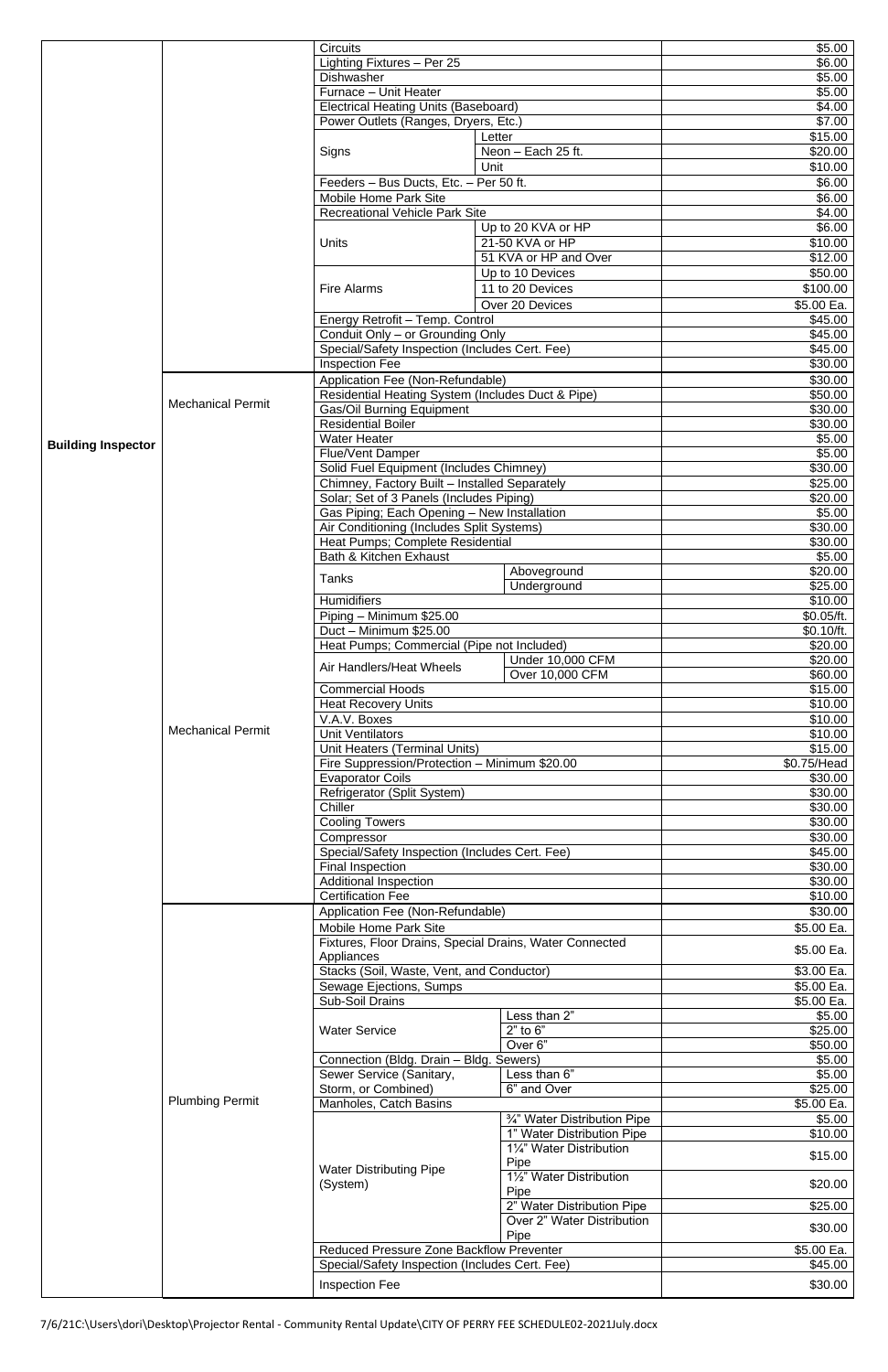|                                      |                                                           | Events<br><b>Rental Deposit-</b>                                                           | Up to 50 Attendees         | Resident/Taxpayer-\$75<br>NonResident \$100                                                                                                                            |
|--------------------------------------|-----------------------------------------------------------|--------------------------------------------------------------------------------------------|----------------------------|------------------------------------------------------------------------------------------------------------------------------------------------------------------------|
|                                      |                                                           | \$100 Res./Taxpayer/Non-Res.<br><b>Rental Deposit w/Alcohol</b>                            | 50 to 100 Attendees        | Res/Taxpayer-\$100<br>NonRes-\$125                                                                                                                                     |
|                                      | Community Room and<br><b>Council Chambers</b><br>Rental   | Served-<br>\$125 Res./Taxpayer/Non-Res.                                                    | Over 100 Attendees         | Res/Taxpayer-\$175<br>NonRes.- \$275                                                                                                                                   |
|                                      |                                                           | <b>Funeral Dinners</b>                                                                     |                            | \$50-No Deposit Required                                                                                                                                               |
|                                      |                                                           | Day-Before Decorating                                                                      |                            | \$25                                                                                                                                                                   |
|                                      |                                                           | Clean-Up Fee (optional)                                                                    |                            | \$100                                                                                                                                                                  |
|                                      |                                                           | H.S. Graduation Open Houses                                                                |                            | Res/Taxpayer-\$100<br>NonRes.- \$125                                                                                                                                   |
|                                      |                                                           | Council Chambers- Rental Deposit \$25                                                      |                            | Res/Taxpayer-\$50<br>NonRes.- \$50                                                                                                                                     |
|                                      |                                                           | <b>Cancellation Fee</b>                                                                    |                            | \$50                                                                                                                                                                   |
| <b>Facility Rental</b>               |                                                           | Equipment Rental- Projector/Speakers (Equipment will not be<br>removed from City building) |                            | \$75 per day                                                                                                                                                           |
|                                      |                                                           | <b>Regular Seasonal Users</b>                                                              | 3pm to 11pm                | \$50                                                                                                                                                                   |
|                                      |                                                           | Monday thru Thursday                                                                       | 8am to 2pm                 | \$10 per hour                                                                                                                                                          |
|                                      | Pavilion - Ball Field<br><b>Facility Rental</b>           | Pavilions                                                                                  |                            | Resident-\$25<br>Non-Res.- \$50<br>\$25 Security Deposit<br>Res. Non-profit<br>week days free<br>weekends \$25<br>Non-Res Non-profit<br>weekdays \$25<br>weekends \$50 |
|                                      |                                                           | <b>Field Usage</b>                                                                         |                            | \$10/hr. or \$75 per day for Res.<br>\$15/hr. or \$90 per day Non-Res.<br>No Fee to Non-profit groups                                                                  |
|                                      |                                                           | Park Restroom Key Fees                                                                     |                            | \$10 Cleaning/Supplies Fee<br>\$25 Security Deposit                                                                                                                    |
|                                      | Planned Unit Development (PUD)                            |                                                                                            |                            | \$500.00                                                                                                                                                               |
|                                      |                                                           |                                                                                            |                            | Application Fee \$250.00<br>Resubmittal Fee \$100.00                                                                                                                   |
| <b>Planning</b><br><b>Commission</b> | Site Plan Review-                                         |                                                                                            |                            | Escrow Deposit \$1500.00<br>Additional Fees May Apply for                                                                                                              |
|                                      |                                                           |                                                                                            |                            | <b>Professional Review</b><br>\$250.00                                                                                                                                 |
|                                      | Special Land Use (SLU) Request<br><b>Rezoning Request</b> |                                                                                            |                            | \$300.00                                                                                                                                                               |
|                                      |                                                           |                                                                                            |                            |                                                                                                                                                                        |
|                                      |                                                           |                                                                                            |                            |                                                                                                                                                                        |
| <b>Treasurer</b>                     | Deferment of Summer Taxes                                 |                                                                                            |                            | No Charge                                                                                                                                                              |
|                                      |                                                           | <b>Additional Pets</b>                                                                     |                            | \$20.00                                                                                                                                                                |
|                                      | <b>Animal Permit</b>                                      |                                                                                            |                            |                                                                                                                                                                        |
|                                      |                                                           | Livestock                                                                                  |                            | \$30.00                                                                                                                                                                |
|                                      |                                                           | <b>Electronic Sign</b>                                                                     | 0 to 50 sq. feet           | \$50.00<br>\$50.00                                                                                                                                                     |
|                                      | Sign Permit                                               | Free-Standing Sign                                                                         | Over 50 sq. feet           | \$100.00                                                                                                                                                               |
|                                      |                                                           | Marquee Sign                                                                               |                            | \$30.00                                                                                                                                                                |
| Zoning                               |                                                           | Monument Sign                                                                              |                            | \$50.00                                                                                                                                                                |
| <b>Administrator</b>                 | Sign Permit                                               | On Site Directional Sign<br><b>Bulletin Board</b>                                          |                            | \$20.00<br>\$20.00                                                                                                                                                     |
|                                      |                                                           | A-Frame(Business Zone)                                                                     |                            | No charge                                                                                                                                                              |
|                                      |                                                           | A-Frame(Business Zone non-profit entity)                                                   |                            | No charge                                                                                                                                                              |
|                                      |                                                           | <b>Special Event</b><br>Nonconforming Sign Repairs                                         |                            | \$30.00<br>\$20.00                                                                                                                                                     |
|                                      |                                                           | Parking Lot Sign                                                                           |                            | \$20.00                                                                                                                                                                |
|                                      |                                                           | <b>Projecting Sign</b>                                                                     |                            | \$40.00                                                                                                                                                                |
|                                      |                                                           | <b>Temporary Sign</b><br><b>Wall Sign</b>                                                  |                            | \$20.00<br>\$20.00                                                                                                                                                     |
|                                      | <b>Temporary Stay Permit</b>                              |                                                                                            |                            | \$25.00                                                                                                                                                                |
|                                      |                                                           | <b>Housing Permit-</b><br>Zoned R-1A, R-1B, R-T, R-M                                       |                            | \$50.00                                                                                                                                                                |
|                                      |                                                           | Temporary Use-<br>Zoned R-1A, R-1B, R-T, R-M                                               |                            | \$50.00                                                                                                                                                                |
|                                      |                                                           | <b>Driveways</b>                                                                           |                            | \$40.00                                                                                                                                                                |
|                                      |                                                           | Fences                                                                                     |                            | \$30.00                                                                                                                                                                |
|                                      |                                                           | <b>Accessory Buildings</b><br>Porches, Decks, Ramps                                        |                            | \$40.00<br>\$30.00                                                                                                                                                     |
|                                      |                                                           | <b>Sheds</b>                                                                               |                            | \$30.00                                                                                                                                                                |
|                                      |                                                           | <b>Sidewalks</b>                                                                           |                            | \$20.00                                                                                                                                                                |
|                                      |                                                           | Awnings                                                                                    |                            | \$20.00                                                                                                                                                                |
|                                      |                                                           | <b>Business/Industrial Permit-</b><br>Zoned CBD, B-1, MXD, I-1, I-2                        |                            | \$100.00                                                                                                                                                               |
|                                      |                                                           | Temporary Use-<br>Zoned CBD, B-1, MXD, I-1, I-2                                            |                            | \$100.00                                                                                                                                                               |
|                                      | <b>Zoning Compliance</b>                                  |                                                                                            | <b>Driveways</b><br>Fences | \$80.00<br>\$60.00                                                                                                                                                     |